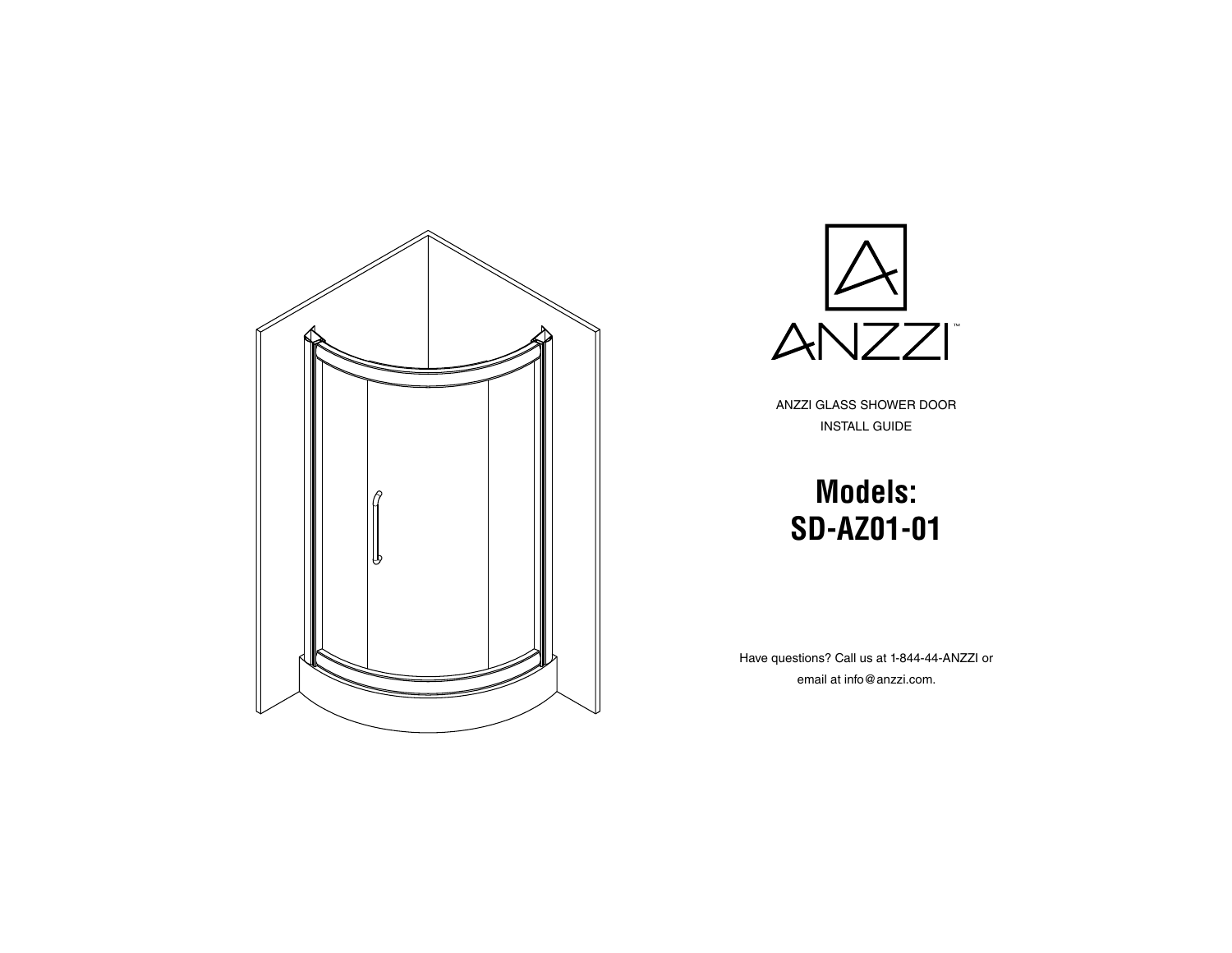#### **GETTING STARTED**

*Notice: This assembly requires two people due to the weight of the glass doors. Professional installers are highly recommended.*

1. Carefully inspect all boxes and packages to make sure no damage occurred during shipping. If you find a unit has been damaged, is missing parts, or has finishing defects, contact our customer support department within 5 business days of the delivery date. Note: After 5 business days, or if the product has been already installed, we will not replace any missing parts or damaged products.

Once all boxes and packages are inspected and opened, thoroughly read through this instruction manual. Take time to view the "Detailed Diagram of Shower Door Components" page and mark each piece as you ensure all necessary parts required for assembly are included in the package.

2. Note: Keep in mind that we are not responsible for code compliance standards for your project and we will not accept any returns. Plumbing and building codes differ from one location to another, so it is crucial to review your local building codes before installation to help answer any questions you have about installation compliance standards.

3. Make sure the installation surface area is level, solid, and can support the entire weight of the unit and the walls are at right angles before beginning installation. Major problems may occur if the surface area isn't level and side wall angles are abnormal. It is recommended that all primary surfaces of the unit be protected during installation. Leveling adjustments and drilling may be necessary depending on the unit being installed.

4. Finished floor and walls are required for installation of this unit.

5. IMPORTANT: Each side of this door features a 1" out-of-plumb adjustment. Ensure your shower base or threshold is leveled and walls are vertical.

Note: Be sure the CLEAR side of the glass with print, molded, or silk designs faces the interior of the shower.

ATTENTION: Use caution when unpacking and inspecting your unit. For easy part identification, refer to the detailed diagram in your manual and lay out each piece accordingly. Do NOT discard cartons and hardware bags until you have thoroughly checked for all parts. Contact us regarding any missing or damaged parts.

NOTE: Keep these instructions for installation to refer to later.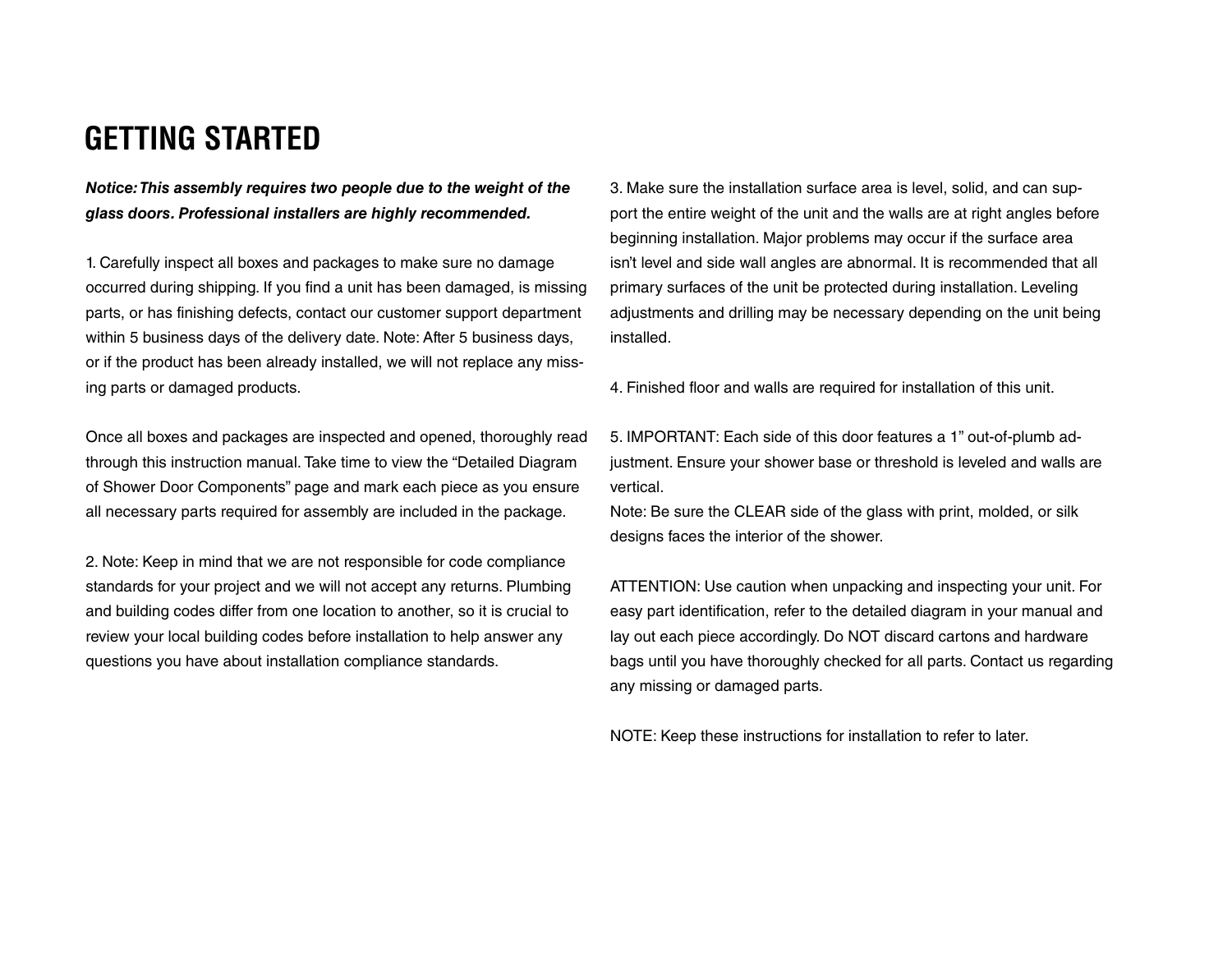



 $\left(\frac{12}{2}\right)$ 

## **PARTS LIST**

| 1.  | (2x)  | Glass               |
|-----|-------|---------------------|
| 2.  | (2x)  | Guide rail          |
| 3.  | (1x)  | Fixed glass profile |
| 4.  | (2x)  | Wall profile        |
| 5.  | (2x)  | Glass panel         |
| 6.  | (1x)  | Glass door          |
| 7.  | (2x)  | Water proof strip   |
| 8.  | (3x)  | U-Strip             |
| 9.  | (1x)  | Magnetic strip      |
| 10. | (1x)  | Handle              |
| 11. | (2x)  | Top side wheels     |
| 12. | (2x)  | Bottom side wheels  |
| 13. | (16x) | Screw ST4* 30       |
| 14. | (8x)  | Wall anchor         |
| 15. | (4x)  | Screw ST4* 12       |
| 16. | (4x)  | Glass holder        |

# **TOOLS YOU'LL NEED**

Tape Measure, Pencil, Phillips Screwdriver Drill Bits D=5/16" and D=1/8" Level, Caulking Gun, Electric Drill, Hammer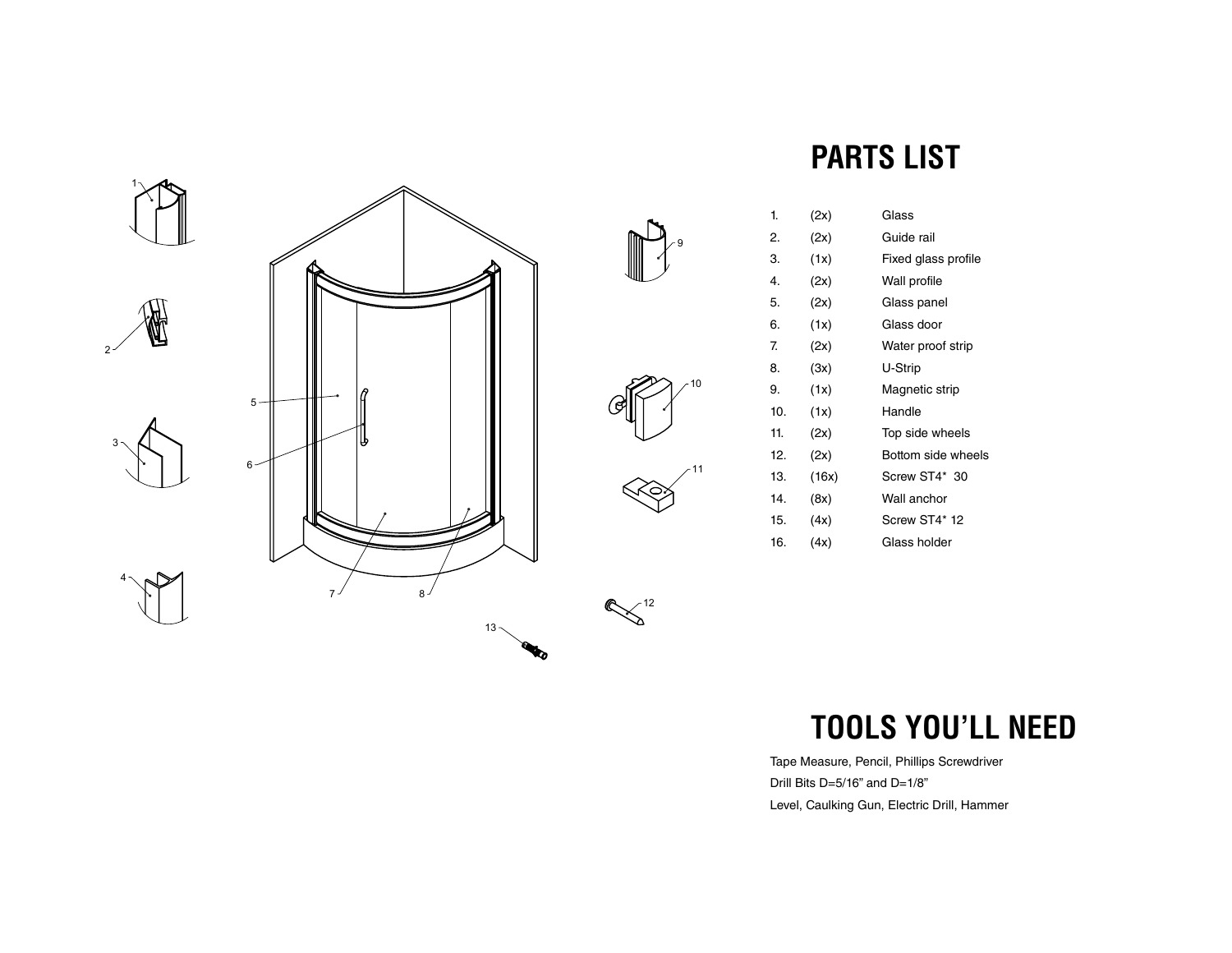

#### **TUB DOOR**

1. Use the Round Head Screws ST4x30 (13) to attach the bottom Guide Rail (03) to the Glass Profiles (02).

2. Affix the U Shape Strip (08) to the stationary glass. Install the Stationary Glasses (05) by fully sliding one into the groove of the Glass Profiles (01). Securely fasten it near the Glass Holders (16) to the bottom Guide Rail (02). To install the second stationary glass into the groove of the Glass Profiles (01) repeat this step.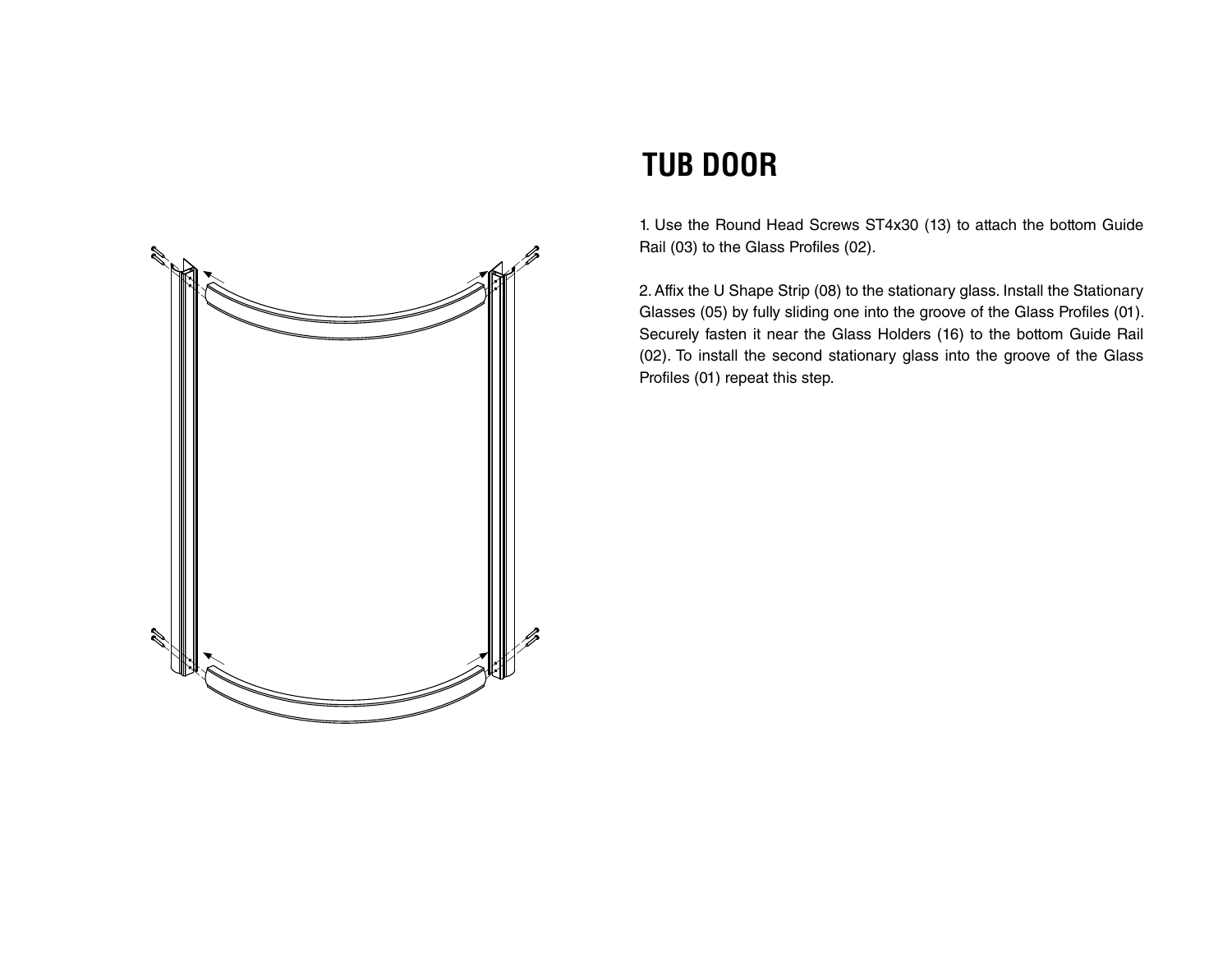# **U-STRIPS**

NOTE: Avoid scratching or damaging the aluminum and glass by refraining from using a screwdriver or other metal device.

3. For your convenience, the Stationary Glasses Profile (magnetic) (03) has already been assembled. Refer to Figure 4 for details.

4. Fit the Anti-Water Strip (07) into the Stationary Glasses (05). Refer to Figure 5 for details.

5. Insert the Wall Profiles (04) by carefully sliding them onto the Glass Profiles (01) on both sides. Ensure the Wall Profiles flanges face the interior of the shower.

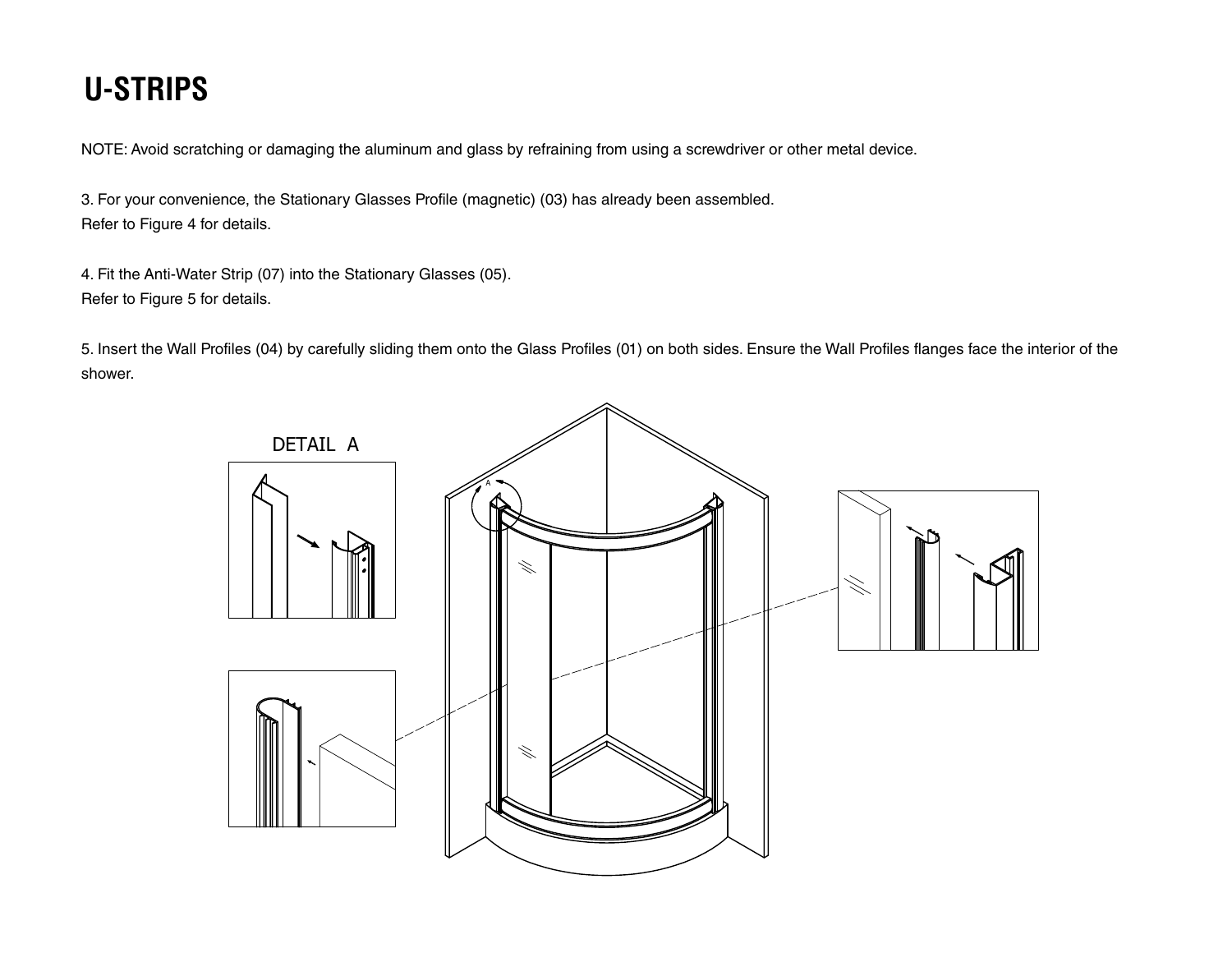## **U-STRIPS**

6. Place the completed frame on the shower base, threshold, or bathtub in its designated position. Carefully push the frame against the walls. Sometimes the upper and lower wall opening measurements differ or the walls may not be plumb. To fix this problem, make slight adjustments by gently pulling the Wall Profiles (04) out of the Glass Profiles (01) and use a leveler tool to adjust the vertically positioned frame.

7. This step will require an assistant to help hold the assembly in the proper position while drill holes are marked on the wall through the holes found on the Wall Profiles (04) flange.

Carefully set the assembled unit to the side. Using a Ø 5/16" drill bit, drill the holes and insert the Wall Anchors (14). Add silicone caulk around the holes in the wall, along the Wall Profiles, and under the bottom Guide Rail (02). Reposition the entire shower assembly back into its designated location and use the Round Head Screws ST4x30 (14) to secure it to the walls.

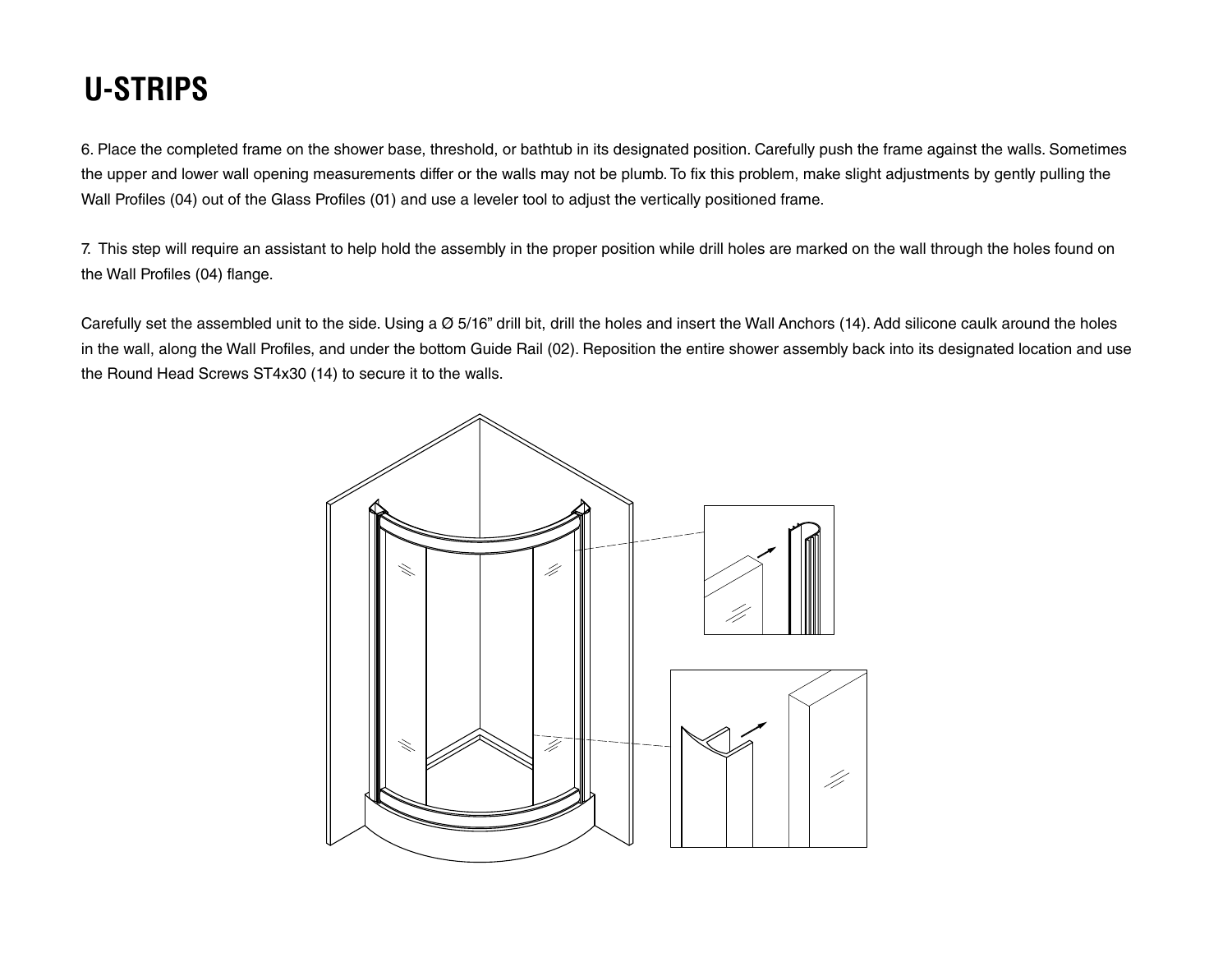### **DRILLING**

6. Place the completed frame on the shower base, threshold, or bathtub in its designated position. Carefully push the frame against the walls. Sometimes the upper and lower wall opening measurements differ or the walls may not be plumb. To fix this problem, make slight adjustments by gently pulling the Wall Profiles (04) out of the Glass Profiles (01) and use a leveler tool to adjust the vertically positioned frame.

7. This step will require an assistant to help hold the assembly in the proper position while drill holes are marked on the wall through the holes found on the Wall Profiles (04) flange.

Carefully set the assembled unit to the side. Using a Ø 5/16" drill bit, drill the holes and insert the Wall Anchors (14). Add silicone caulk around the holes in the wall, along the Wall Profiles, and under the bottom Guide Rail (02). Reposition the entire shower assembly back into its designated location and use the Round Head Screws ST4x30 (14) to secure it to the walls.

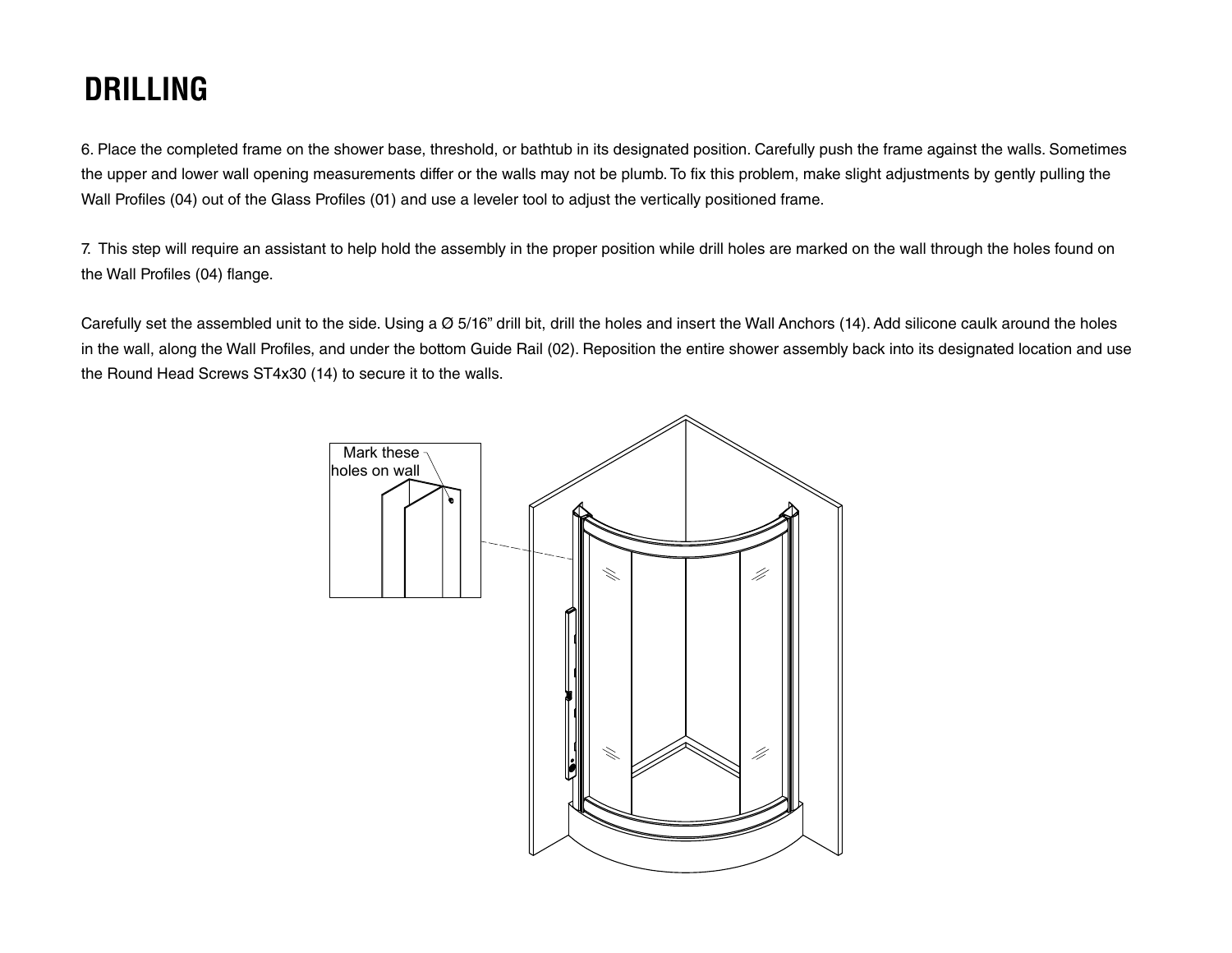## **DRILLING**

8. Adhere the top and bottom Wheels (11) & (12) to the Glass Door (06). The upper wheels have an adjustable bolt and lock nut that can alter the door level as necessary. The lower wheel features a press that works to secure the wheel to the bottom Guide Rail (02).

NOTE: When installed, the upper wheel lock nut and lower wheel press button should be pointing upwards. Refer to Figure 10 for details.

9. Position the top door wheels into the top Guide Rail (02) using a sliding motion. Adjoin the bottom wheels and the Guide Rail by pushing the bottom wheels into the bottom rail and pressing down the button located on the Wheel Assembly.

NOTE: DO NOT use a power screwdriver for adjustments. Adjust the upper wheels using the Phillips screwdriver until they glide smoothly, and the door tightly closes.

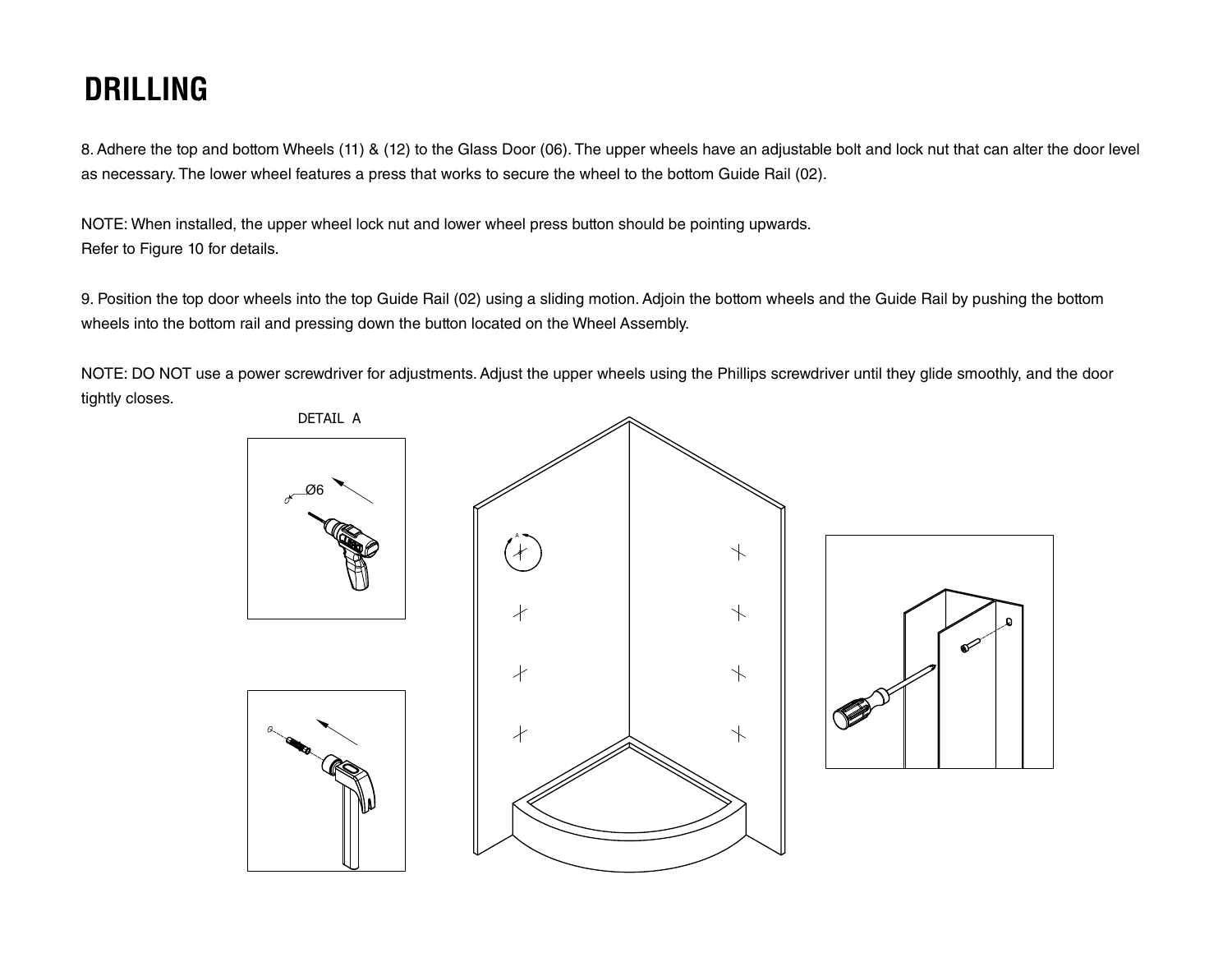### **HARDWARE**

10. Affix the Handles (10) to the Glass Door (06). Place the Anti-Water Strips (07) firmly on the vertical edges of the Stationary Glass and the Glass Door. For a tight close, secure the Magnetic Strip (09) on the vertical edges of the Glass Door.

11. Make any final adjustments to the assembled unit in the Wall Profiles (04) before using a Ø 1/8" drill bit to drill holes in the Wall Profile and Glass Profile (01).

NOTICE: Only drill the first layer of the wall profile and glass profile. Do NOT drill the profiles throughout.

Use the Round Head Screws ST4x12 (15) to affix the Wall Profile to the Glass Profile. Use the Decorative Covers (15) to cover the visible screw heads.

12. Carefully add the sealant along the guide rails and profiles, along the shower base or threshold, and on the seams between the profiles and lower guide rail.

WARNING: WAIT 24 HOURS BEFORE USING THE SHOWER ENCLOSURE TO ALLOW THE SILICONE GEL TO DRY COMPLETELY.